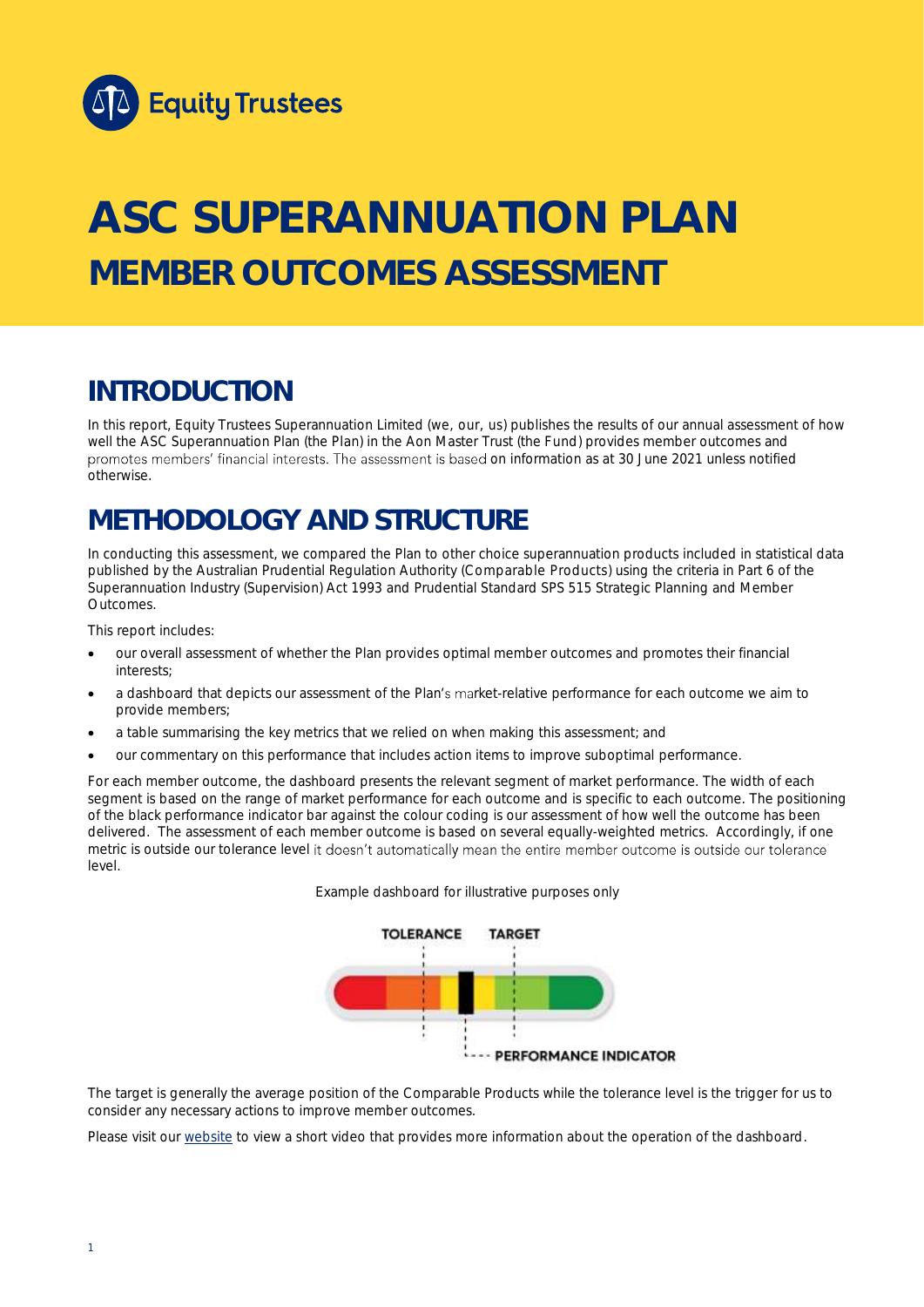

# **OVERALL ASSESSMENT**

Having carefully considered the comparisons of the Plan with Comparable Products set out in this report, including the dashboards, metrics, commentary and other relevant information available to us at the time of writing, we have concluded that as a result of the following factors the Plan is promoting members' financial interests:

- 1. the Plan is in a satisfactory financial position;
- 2. the options, benefits and facilities offered in the Plan are appropriate for members;
- 3. the insurance premiums charged for the Plan do not inappropriately erode members' account balances;
- 4. the insurance strategy for the Plan is appropriate; and
- 5. the scale of the Plan and the Fund does not disadvantage members.

# **DASHBOARD**

## STRATEGIC CONTEXT

Working together with the Fund's Promoter, smartMonday, our purpose is to support members to meet their financial goals and grow their superannuation savings through smart, easy to understand actions which contribute to the long-term growth of their savings.

To support this purpose, our goals for the Fund are to deliver long term sustainable investment returns and fee structures, grow the fund organically and strategically, rationalise and simplify the operational structure, maintain strong governance, improve member engagement, and develop and offer innovative and needs-based solutions to improve member outcomes.

The Plan is a defined benefit product.

### FINANCIAL POSITION

| Outcomes                                                     | The Plan is in a satisfactory financial position because the value of assets is adequate<br>to cover the liabilities for vested benefits.                                                                                                                                                                                                                                                                                                                                                                       |                                       |          |         |           |         |
|--------------------------------------------------------------|-----------------------------------------------------------------------------------------------------------------------------------------------------------------------------------------------------------------------------------------------------------------------------------------------------------------------------------------------------------------------------------------------------------------------------------------------------------------------------------------------------------------|---------------------------------------|----------|---------|-----------|---------|
| The Plan's performance<br>relative to Comparable<br>Products |                                                                                                                                                                                                                                                                                                                                                                                                                                                                                                                 | Tolerance I                           | I Target |         |           |         |
| <b>Metrics</b>                                               | Ref                                                                                                                                                                                                                                                                                                                                                                                                                                                                                                             | Metric label                          |          | Value   | Tolerance | Target  |
|                                                              | 1.1                                                                                                                                                                                                                                                                                                                                                                                                                                                                                                             | Defined Benefit Vested Benefits Index |          | 117.74% | 98.00%    | 100.00% |
|                                                              | 1.1 The Defined Benefit Vested Benefits Index measures the Plan's capacity to pay out all defined benefit<br>members' benefits from existing assets in the event they were all to leave the Fund at the same time. Note<br>that additional account balances of defined benefit members and vested benefits for accumulation<br>members are not included in the assets and liabilities for the Defined Benefit Vested Benefits Index and are<br>therefore assumed to be covered 100% by the accumulation assets. |                                       |          |         |           |         |

#### **Commentary**

The performance indicator measures the Plan's capacity to pay out all members' benefits from existing assets in the event they were all to leave the Fund at the same time.

As the performance indicator meets our target, no remedial action is required as a result of this assessment.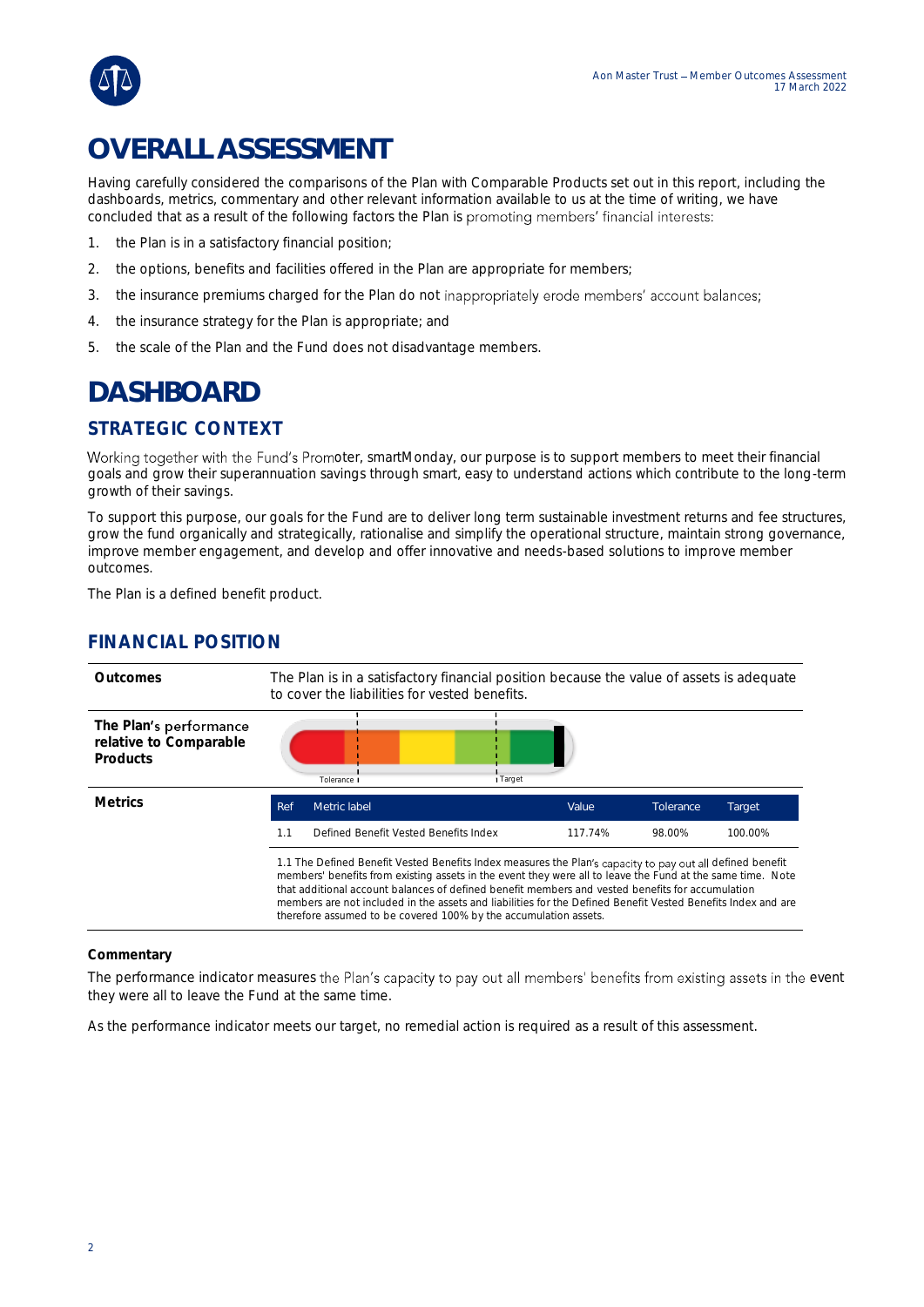

### INSURANCE CLAIM MANAGEMENT

| Outcomes                                                     | Valid claims are accepted and paid in a timely manner. |                                                                                                                                                                                                                                                                                        |          |           |        |  |
|--------------------------------------------------------------|--------------------------------------------------------|----------------------------------------------------------------------------------------------------------------------------------------------------------------------------------------------------------------------------------------------------------------------------------------|----------|-----------|--------|--|
| The Plan's performance<br>relative to Comparable<br>Products |                                                        | Tolerance<br>Target                                                                                                                                                                                                                                                                    |          |           |        |  |
| <b>Metrics</b>                                               | Ref                                                    | Metric label                                                                                                                                                                                                                                                                           | Value    | Tolerance | Target |  |
|                                                              | 5.1                                                    | Insurer's declined claims ratio - life cover                                                                                                                                                                                                                                           | $0.00\%$ | 3.70%     | 2.42%  |  |
|                                                              | 5.3                                                    | Insurer's declined claims ratio - TPD cover                                                                                                                                                                                                                                            | 0.00%    | 17.30%    | 12.27% |  |
|                                                              | 5.5                                                    | Insurer's declined claims ratio - IP cover                                                                                                                                                                                                                                             | $0.00\%$ | 7.80%     | 5.59%  |  |
|                                                              | 5.7                                                    | Insurance-related EDR complaints                                                                                                                                                                                                                                                       | 1.73     | 2.37      | 1.01   |  |
|                                                              |                                                        | 5.3 TPD means "Total and Permanent Disablement".<br>5.5 IP means "Income Protection".<br>5.7 EDR means "External Dispute Resolution".<br>5.7 This is the annual number of insurance-related complaints to the Australian Financial Complaints<br>Authority per 10,000 member accounts. |          |           |        |  |

#### **Commentary**

The performance indicator measures the acceptance of insurance claims and the quality of the claims process against Comparable Products.

The performance indicator, which meets our target is based on equal weighting of all the metrics in the above table.

The insured benefits in this Plan are supported by group life insurance policies from TAL Life Limited. For this suite of policies, in the year ended 30 June 2021 the Fund's insurer:

- paid 1 death benefit claim and declined no death benefit claims; and
- paid 4 TPD benefit claims and declined no TPD benefit claims
- paid 1 IP benefit claim and declined no IP benefit claims.

As no claims have been declined, no remedial action is required as a result of this assessment.

The number of insurance-related complaints that have been made to the Australian Financial Complaints Authority does not meet our target and is within our tolerance level. No remedial action is required as a result of this assessment.

As a result, we are comfortable that valid claims are accepted and paid in a timely manner.

All insurance cover is voluntary. We believe that the appropriate level of insurance cover is a balance between the<br>amount of cover required (based on the maintenance of the member's, and their dependants', standard of liv event of a claim) and the affordability of that cover for the member.

Members have the opportunity to seek personal financial advice if required, select their own level of insurance cover and cancel their cover if no longer required. Therefore:

- the insurance premiums charged for the Plan do not inappropriately erode members' account balances; and
- the insurance strategy for the Plan is appropriate.